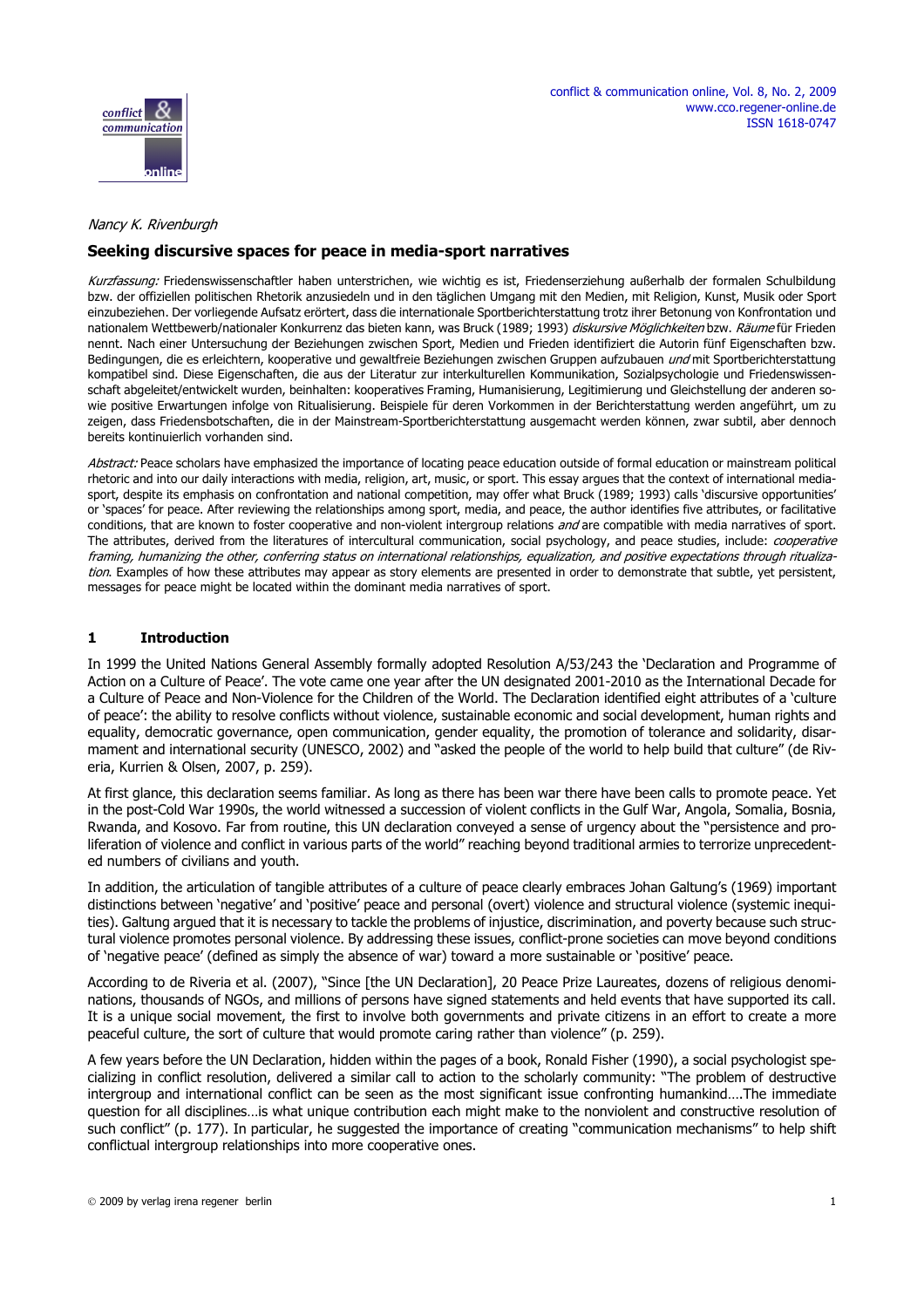[In fact, the UN 'Programme of Action' specifically calls upon the "educative and information role of the media" to contribute](http://www.cco.regener-online.de) to a culture of peace through messages promoting mutual understanding, tolerance, active citizenship, human rights, democracy, and international cooperation (United Nations, 1999). Along these lines, communication scholars are actively investigating the ways in which media both prevent and promote peace. For example, there is a relatively small, but important body of work that investigates the role of media in peace negotiations and peacebuilding operations (e.g., Becker, 2004; Howard, 2002; McKay and Mazurana, 2001; Shinar, 2000; Spurk, 2002; Wolfsfeld, 2004). Other work explores whether monitoring media in areas of potential tension could serve as a type of early warning system, signaling third parties to intervene before violence erupts (e.g., Frohardt and Termin, 2003; Hunt, 1997; O'Neill, 1996). Still other communication scholars have joined forces with media professionals to promote practices such as peace journalism (e.g., Kempf, 2007; Lynch and McGoldrick, 2005; Manoff, 2002; Tehranian, 2002). Many of these efforts focus on practical applications of media technology, journalism training, and the promotion of independent media organizations.

At the same time, scholars in the field of peace studies argue that to break current cycles of violence and war requires more than just media tools, but a significant philosophical shift; literally, a new way of thinking about conflict resolution (e.g., Barash, 1994; Eisler, 1993; Young, 2000). It requires confronting the 'logic' of war and violence that pervades the media and other institutions (Galtung, 1993). In this view, a 'culture of peace,' as promoted by the UN declaration, is one where violence would seem an inconceivable alternative when conflict arises. The communication mechanism for reaching this goal, according to Korten (2007), is to disseminate new cultural narratives--or ways of knowing the world--to guide our understanding of intergroup relations and offer credible alternatives to the logic of violence. Bruck (1989; 1993) calls this same idea finding "discursive opportunities" or "spaces" within a dominant discourse that introduce, over time, new ways of thinking.

The purpose of this essay is to identify spaces where new cultural narratives regarding intergroup and intercultural relations might be told outside the confines of hard line political rhetoric and to provide examples of what those narratives might say. Perhaps surprisingly, this article argues that the hyper-commercialized world of media-sport<sup>1</sup> may offer discursive spaces for peace within mainstream media. Media-sport content reaches unprecedented numbers of people the world over. While accepting critical scholars' indictment of the media-sport complex as one that supports, in many ways, global patterns of discrimination, cultural commodification, and intergroup confrontation, the argument made here attempts to underscore Bruck's (1989; 2003) point that it is within those dominant structures where 'dissident' messages should and do take hold.

To make the case, the article briefly summarizes key perspectives and research findings related to sport, peace and media relationships. Then it identifies a set of attributes, or facilitative conditions, derived from the literatures of intercultural communication, social psychology, and peace studies linked cooperative relations with international 'Others.' If present over time, these attributes are known to reduce the prospect of violence as a viable alternative for resolving conflict. While not exhaustive, the attributes selected are those that can be conveyed in media-sport narratives. They include: cooperative framing, humanizing the other, conferring status on international relationships, equalization, and positive expectations through ritualization. Finally, it is argued that these key attributes can, and on occasion do, exist as narrative devices used by sport journalists, suggesting that the promotion of peace is compatible with the dynamics of international media-sport.

# **2 Sport, media and peace**

## **2.1 The rhetoric**

"Sport is a universal language. At its best it can bring people together, no matter what their origin, background, religious, beliefs or economic status. And when young people participate in sports or have access to physical education, they can experience real exhilaration even as they learn the ideals of teamwork and tolerance. That is why the United Nations is turning more and more to the world of sport for help in our work for peace." (UN: Universal Language, 2004, ¶3 )

[Then Secretary-General of the UN Kofi Annan presented these remarks to commemorate 2005 as the International Year of](http://www.cco.regener-online.de) Sport and Physical Education. There is nothing new or even provocative about this statement. This is the language of the Olympic Movement and much of the discourse surrounding the relationship between sport and peace. It embodies the belief that international sport not only offers a realistic venue for athletes to learn about cultural 'others,' but a viable model for pursuing peace within a conflict-prone world. More recently, the new UN Secretary General, Ban Ki-moon, appointed Wilfred Lemke of Germany as Special Adviser on Sport for Development and Peace with the mandate to use "the power of sports as a tool for peace" (UN Envoy, 2008)

Others also claim a potentially positive relationship between sports and cooperative intergroup relations. As Kyröläinen and

<sup>1.</sup> The term media-sport, now of common use in academic circles, generally refers to the past 50 years or more of commercial media [and sport co-constructing each other into their present, inextricably linked, form. See, for example, Rowe \(2004\) or Raney and Bry](http://sports.espn.go.com)ant (2006) for excellent collections of works regarding the 'media sport cultural complex'.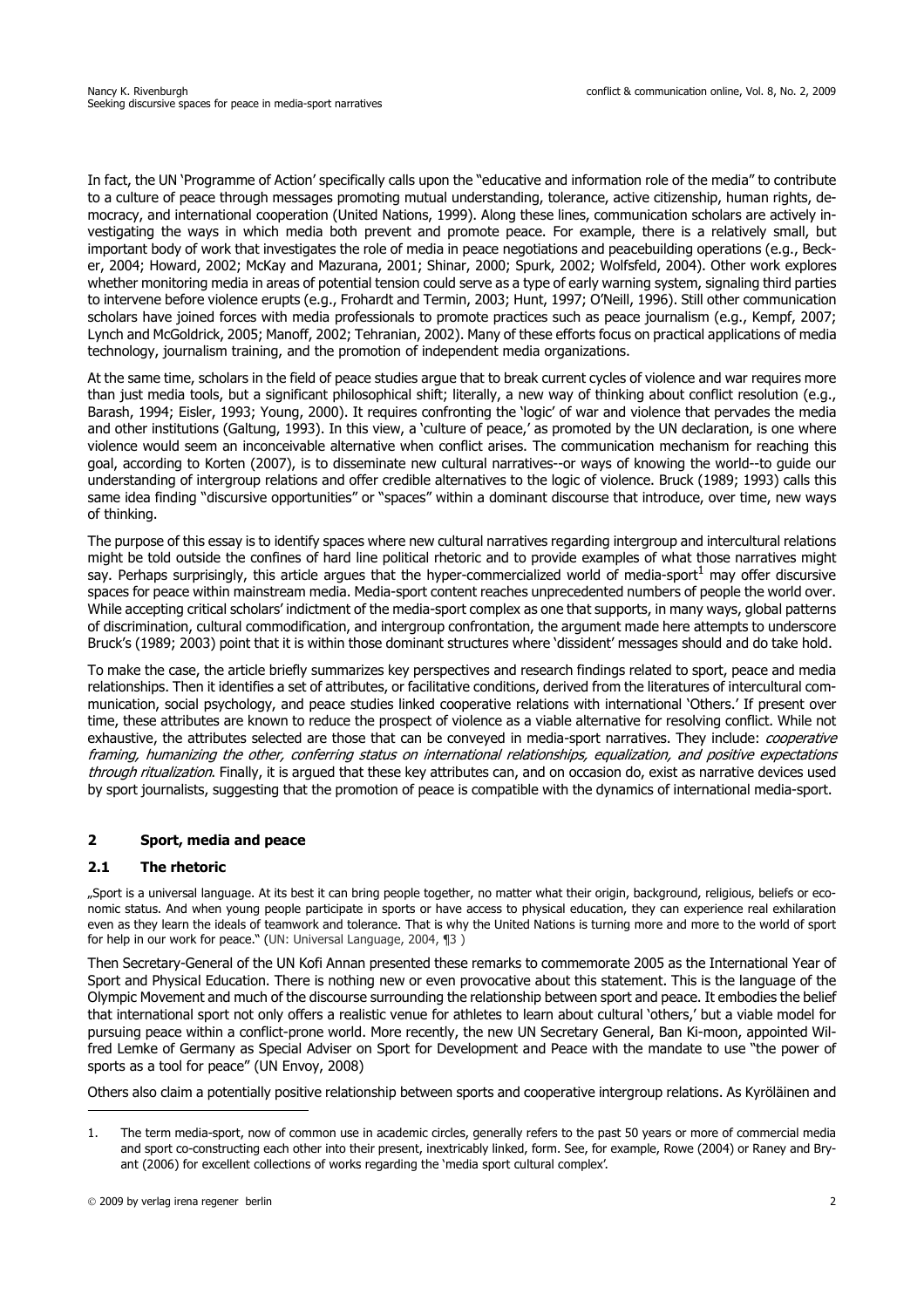Varis (1981, p. 68) suggest, "the world of sports can be regarded as an ideal model for international relations…it's nonviolent and bound with commonly agreed rules." Seppänen (1982) adds that there is a special 'ideology of sport' that emphasizes fairness, justice, and competition on equal terms. Referring to the increasing presence of multicultural sports teams Malone (1994, p. 1) states, "Sports can teach us a spirit not only of cooperation, but also of self sacrifice, where we subordinate our individual interests for a greater good, for the good of the entire team….Sports is built on structures, rules, tradition and it seems ironic – but true – that people from vastly different backgrounds and perspectives can come together on the playing field."

While the Olympic Movement is the most well known promoter of peace through sport, a multitude smaller scale events and programs also encourage friendships among the youth of different nations. For example, the Institute for International Sport organizes the World Scholar Athlete Games brings together 2000 high school age scholar-athletes from 175 countries every four years to compete in sports competitions, as well as attend discussions on leadership, ethics, peace, and a variety of global issues. Its goal is to create friendships between future world leaders using sports as a means of communication. The Youth Friendship Games Holland offers a similar experience to young athletes from over 75 countries in order to promote knowledge and understanding about other cultures. The Peace and Sport Organisation targets governments, international sports federations, private and public companies to convince leaders in these various arenas that sport can be used as a vehicle for peace. It also sponsored a variety of activities in this regard. A Sports Peace Corps initiative, proposed as a cooperative project between the UN and IOC, is another effort being promoted by the World Taekwondo Federation (Xiaohuo, 2008). Bilateral or regional exchanges, such as the International Sport Exchange (Canada – Asia), Jordan's Peace through Sport initiative (West Asian region), or Tiger Woods and Ernie Els' Friendship Cup (US – South Africa) also exist with similar goals ("Woods, Els," 2006). There are also one-time events such as the Greek and Turkish swimmers who chose September 1, 2005, The International Day of Peace, to swim the eight miles stretch between their countries, symbolically meeting halfway ("Turkish, Greek," 2005). Finally, there has been a dramatic increase in the number of international sporting competitions over the past 25 years which, in theory, would offer increasing opportunity for the intermingling of international athletes (Bell, 2002).

Most people, however, do not experience international sport as athletes, volunteers, or even on-site spectators. For most people sport is a mediated experience--whether through print, broadcast, or internet channels. Before addressing mediasport content, in particular, what more generally do the media offer, or not, to the promotion of peace? Similar to the rhetoric of sport and peace, the language of international diplomacy clearly considers the media as a variable in the pursuit of war and peace. Frederick (1993), in his careful review of the language embedded in a long list of international treaties and declarations found that media are not only forbidden to promote war, but are specifically called upon to promote peace. He found that these international documents embodied one main message regarding media and peace:

"Media should play a positive role in educating and enlightening the public toward peace. Throughout international law, media are repeatedly called on to promote a better knowledge of the conditions of life and the organizations of peace. Media activities should incorporate contents compatible with the task of the preparation for life in peace. The mass media must contribute effectively to the strengthening of peace and international understanding and to the promotion of human rights" (p. 239).

# **2.2 The reality**

Despite the rhetoric neither sport nor the media have, either separately or together, an empirical association with peace. As Crowther (1999, p. 2) points out, "none of the ancient Olympic games ever stopped a war…[in fact] the association between the ideals of sport and war in Greece was indeed strong…[Sports] were a preparation for war." The ancient Olympic Games were a national event to which 'foreigners' were rarely invited. In modern times, there is still no clear relationship between peace and sports although the idealization of the relationship persists (Seppänen, 1982). In fact, Gunter (2006) writes of the integral role of violence in much sporting activity–whether in the actions of players or fans. Kyröläinen and Varis (1981, p. 78) suggest that, "it must…be emphasized that people have a stronger belief in the peace-promoting effect of sports than objective, verified scientific results would tend to indicate."

Focusing solely on the media, the record is even worse. Research clearly demonstrates that throughout the 20<sup>th</sup> century the mass media have been effectively utilized by governments for the purposes of nation building, maintenance, and public mobilization during times of war (e.g., Anderson, 2006). Even without heavy-handed government influence, Galtung (1993) writes that the media have a "fascination with power....they amplify the sound of the guns rather than muting them" (p. xi). And, when called upon by governments, the mass media have the powerful ability to construct an enemy. As Keen wrote, implicating the mass media's critical role in public mobilization for war, "We first kill people with our minds, before we kill them with weapons" (cited in Roach, 1993, p. 10).

[Without question, the basic components of modern journalism--news values, reliance on official sources, production rou](mailto:nkriv@u.washington.edu)tines, organizational structures, need for audience and profits--make it easier to create discourses of conflict and war than [of cooperation and peace. From the perspective of any global media conglomerate, the values of products and profits carry](mailto:nkriv@u.washington.edu)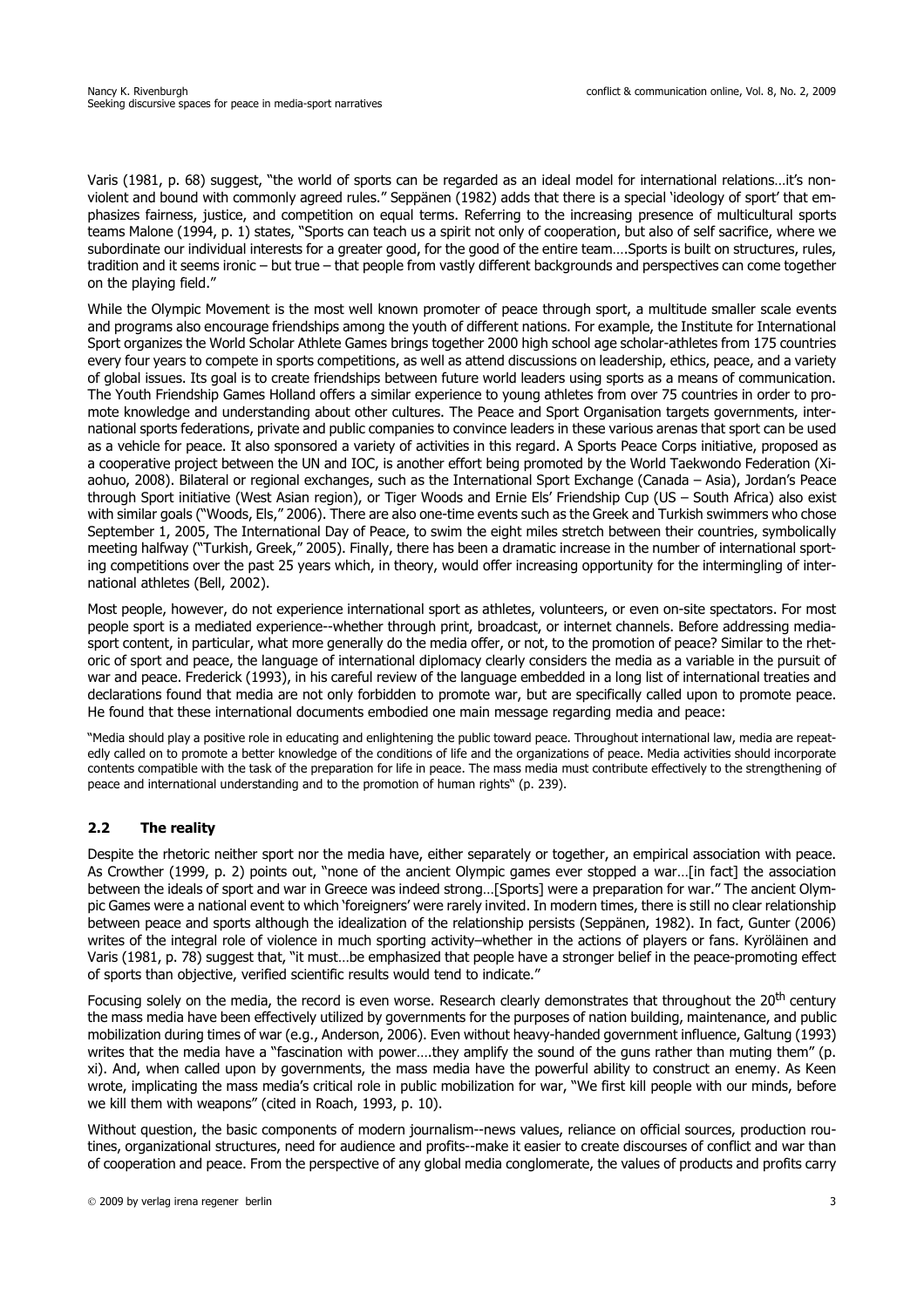[far more weight than those of justice and peace. As Shinar \(2000, p. 91\) so bluntly puts it, for most commercial media](mailto:nkriv@u.washington.edu) outlets, "peace is boring."

In general terms, research on international news patterns reveals that media tend to offer little substantive information about other countries beyond images of conflict. Instead, news framing tends to focus on how the actions of other countries impact the home nation rather than explaining events in terms that might increase intercultural understanding. In regard to media coverage of war and peace, the preponderance of empirical research reveals that in coverage of international relations media are highly susceptible to government news management and demonstrate clear patterns of nationalistic bias in times of international conflict (e.g., Bruck, 1993; Entman, 1991; Reese, 2004). Research has also demonstrated that western news media readily marginalize those who speak out against war (e.g., Bruck, 1993; Hackett, 1991, Reese, 2004). Even when covering peace negotiations, Shinar (2000) found that news media prefer the discourse of conflict. In his analysis of media presentation of peace talks in Northern Ireland and the Middle East, Shinar found that the media tend to frame peace coverage in three ways. The first, and most common, is through a 'discourse of war' where the terminology of violence is maintained (e.g., focusing on conflicts within the negotiations; government officials 'fighting' and 'struggling' to find peace). Second, the media at times apply a 'discourse of trivialization' where the emphasis is on more personal aspects of peace talks--removed from the substance of any peace resolutions (e.g., focusing on what officials' wives are wearing; describing personalities; noting personal gestures of friendship or rebuke). Third and, in Shinar's view, the only discourse amenable to promoting peace was that of 'ritualization' where the focus is on the symbolic, ceremonial, and ritual elements of peace talk proceedings.

Wolfsfeld (2004, p. 23) labels these and similar findings as reflecting the "principle of unintended consequences," referring to the fact that few journalists intend to support violence, war, and a general ignorance about the rest of the world, but the 'system' of media production overwhelms the best of intentions and tends to support, rather than defuse, conflict in international relations. Critical media theorists, however, are less kind. They point to the close business connections between corporate media enterprises, which report on conflict as news, and the military-industrial complex, which benefits from conflict--creating a structural barrier for the effective promotion of peace (Bruck with Roach, 1993; Roach, 1993, p. 17).

#### **3 Media-sport as host to discursive spaces for peace**

Despite the discouraging realities to date, this essay suggests a closer consideration of sport journalism as a communication mechanism in support of peace. First of all, media or sports, as institutions, do not cause wars any more than they carry the sole responsibility for the promotion of peace. In fact, many scholars and peace activists insist that while the news media, in particular, present numerous barriers to the pursuit of peace, other forms of media content can provide 'spaces' to assist in the promotion of peace. As noted above, Bruck (1989; 1993) calls these 'discursive opportunities' or 'spaces' within the media that allow for dissident messages to be heard. In this case, the 'dissident' message is the advocacy of peace. The 'space' identified here is within the narratives of sports.

Why sport when for most audiences, sport is about competition: the more dramatic and fierce, the better? According to Fisk (2000) one cannot ignore the power of the mundane. He argues that messages of peace should be actively channeled into the power of religion, art, music, or sport because they touch people, in some way, on a daily basis (see also, Eisler, 1993). Rowe (2004) suggests that sport, in particular, is a powerful venue to focus on because it is so connected to 'everyday life' and many of the political, ethical, and social issues we face. He also notes the incredible reach and popularity of sport worldwide. With sports programming appearing in multiple channels for many hours, there are more 'opportunities' for a variety of messages to appear. Manoff (2002) places sport among several types of entertainment media, including soap operas, children's shows, and cartoon programming, that have the best potential for promoting multicultural perspectives and de-mystifying foreign 'others'. He argues that entertainment media venues, such as sport, are not bound by the same journalistic norms nor linked to the direct influences of government news management. Instead, such cultural vehicles allow for a broader expression of feelings and desires perhaps more conducive to the development intercultural understanding and empathy (Aharoni, 2000). Further, in terms of international reach, sports are not as burdened by barriers of language and literacy; sports programs easily cross international and intercultural boundaries (Bellamy, 2006). One might recall that the 1998 resolution, described in the introduction, purposefully targeted youth in the promotion of peace. Bryant and Holt (2006) cite polls that show today's youth to be interested in more, and more diverse, sports than were their parents. Today's youth are more likely to attend and watch sporting events and, in an internet age, more likely to connect with other global youth based on a common interest in sport, making sport narratives an ideal means to talk to young people. Finally, there are those who suggest that there is a predisposition by audiences to think of international sport in idealistic ways. For example, Simson and Jennings (1992) cite Ron Pickering, a former broadcaster, coach, and teacher: "Sport is the only human institution that is based on idealism. It's survived thirty-three centuries because of that. If it was simply competition it wouldn't have lasted thirty-three weeks" (p. 2).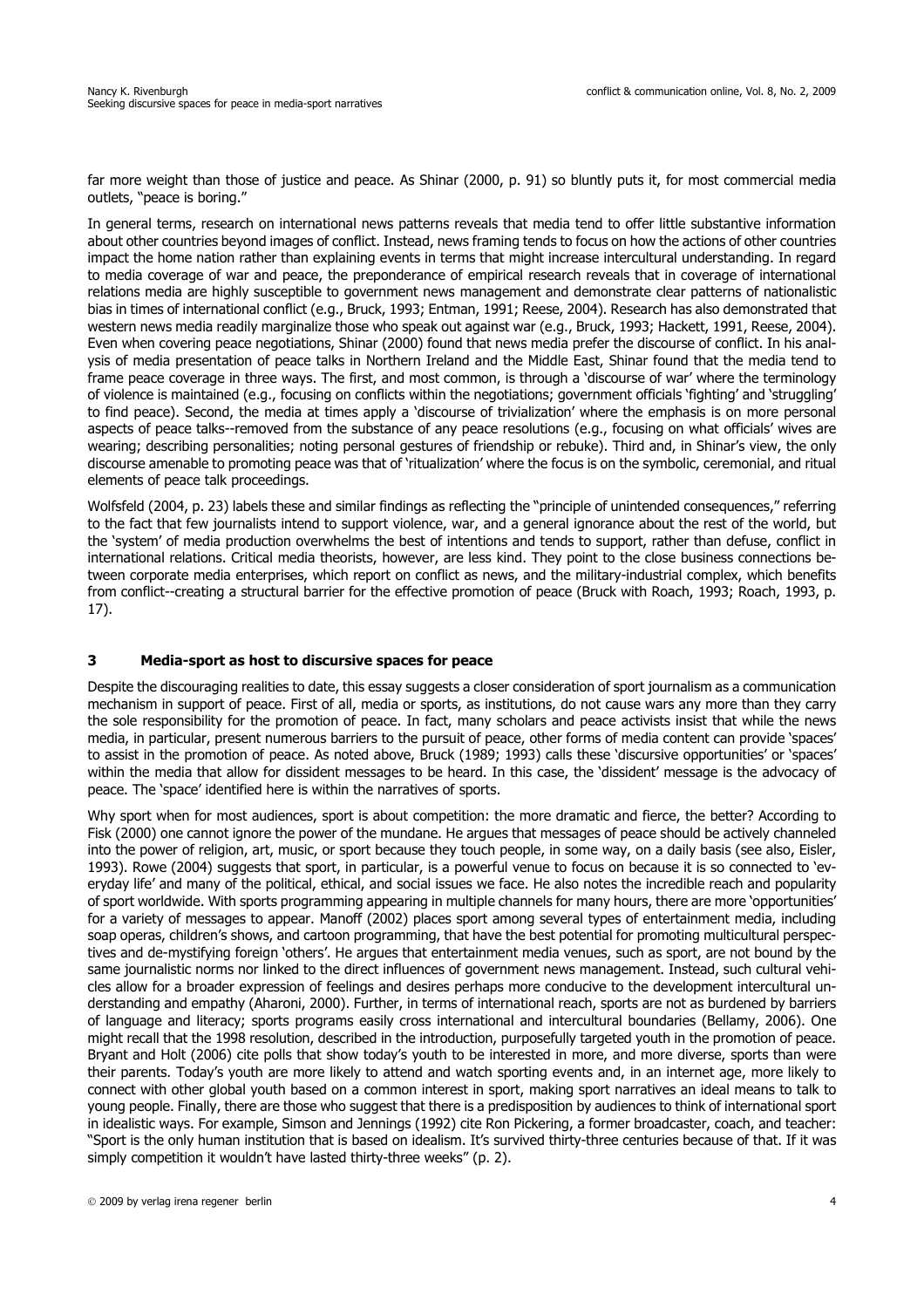Here again, critical media theorists would respond, and rightly so, with a harsh critique of the media-sport complex. Investigative journalists Simson and Jennings (1992) offered a searing indictment of the transformation of the Olympic Movement into a "professional, show-business spectacle" (p. 260). In their book that rocked the world of Olympic sport, they detail a behind-the-scenes culture ruled by greed, marketing plans, secrecy, and most critically, the power of television networks. Sullivan (2006) describes TV sports as 'confrontainment'–the packaging of confrontation as entertainment. Lenskyj (2006) and Maguire (2006) are highly critical of the 'Olympics industry' and the commodification of sport which, through marketing and sponsorship programs, effectively support companies that engage in the kind of discriminatory practices that can contribute to injustice and conflict. Intergroup conflict and commodification, and even violence, are the dominant narratives of the media-sport world.

If even the Olympic Rings have lost their tarnish to commercialism, how can one suggest that mediated sport, in any way, could offer values pertinent to peace? Yet it is exactly within such a dominant narrative that Bruck (1989) argues subversive messages can thrive. Applying his argument to media-sport, certainly not all of the commercial attraction of sport is based on fierce competition or enmity between teams. In fact, as will be suggested below, some of the messages that support peace have commercial appeal. Nor is peace the 'opposite' of sport competition. That is, competition is not the same as violent conflict so there is no reason why attributes of peace cannot co-exist with the excitement of sport. Finally, one cannot assume the dominant media-sport narrative translates into how individuals choose to think about intergroup or intercultural relations.

Even several of the scholars, cited above, justifiably critical of the sport industry acknowledge that within the confines of media-sport practices are 'places' for activists to challenge the dominant system (Lenskyj, 2006; Maguire, 2006) or for multicultural messages to appear without a political framing (Sullivan, 2006).

## **4 Attributes conducive to peaceful relations**

If these discursive spaces for peace were to offer alternative or 'new' stories within the flow of dominant, media-sport narratives, what would they look like? Here it becomes necessary to identify a set of attributes or conditions requisite to the prospect of peaceful relations between diverse groups of people that could be expressed in media stories. A review of literatures in social psychology, peace studies, and intercultural communication offers up a compelling short list of attributes- -and one that is surprisingly consistent across disciplines in regard to encouraging peaceful intergroup relations.

While neither exhaustive in scope nor concerned with specific peace processes (such as conflict resolution or peace negotiations), this list instead offers a modest set of 'pre-requisites' to lasting peace--without which a culture of peace could not take hold. These include: 1) the presence of [a] *shared network*(s) and the perceived need to work together in functionally important activities directed toward common goals. That is, a cooperative intergroup relationship is perceived as both salient and beneficial (Gudykunst, 1990; Kim, 1986). The existence of a shared network membership also allows distinct groups to think of themselves at a "higher level of category inclusiveness in ways that reduce intergroup bias and conflict" without denying their original group membership (Brewer and Gaertner, 2001, p. 459); 2) *humanization* of individuals within a rival group to show both variety of perspective within the group (differentiation and de-categorization) as well as identify key similarities ('mirror-image') in terms of human needs and desires across groups (Brewer and Gaertner, 2001; Brewer and Miller, 1988; Kennan, 1982; Stephan, 1985); 3) *legitimatization* of the other's right to exist, to participate, and to have a different point of view; 4) treatment of the other as an equal despite unequal circumstances (Bar-Tal, 2005; Fisher, 1990); and 5) a high degree of confidence, or *positive expectation*, that the other will behave predictably and in good faith to contribute to a satisfactory outcome (Gudykunst, 1990; Shinar, 2000). In intercultural or intergroup relations, this often occurs by engaging in ritualized behavior (that is, behaviors that conform to established rules or norms shared across social groups and are repeated over time).

## **5 Media-sport narratives for peace**

It is argued here that the dynamics surrounding international sports competition not only embody the aforementioned attributes, but if one looks at sports journalism beyond the play-by-play coverage of individual matches, some of these attributes already emerge as narrative devices or story themes.

#### **5.1 Cooperative framing: identification of shared networks**

Although the most exciting sports coverage is that which focuses on the intensity of each particular competition, international sport requires a significant amount of functional cooperation in order to succeed. A complex network of athletes, governments, sponsors, media, organizing committees, sports organizations and other international specialists (e.g., in security) must work together in order to achieve their common goal: exciting sports competitions. Of course, the incentive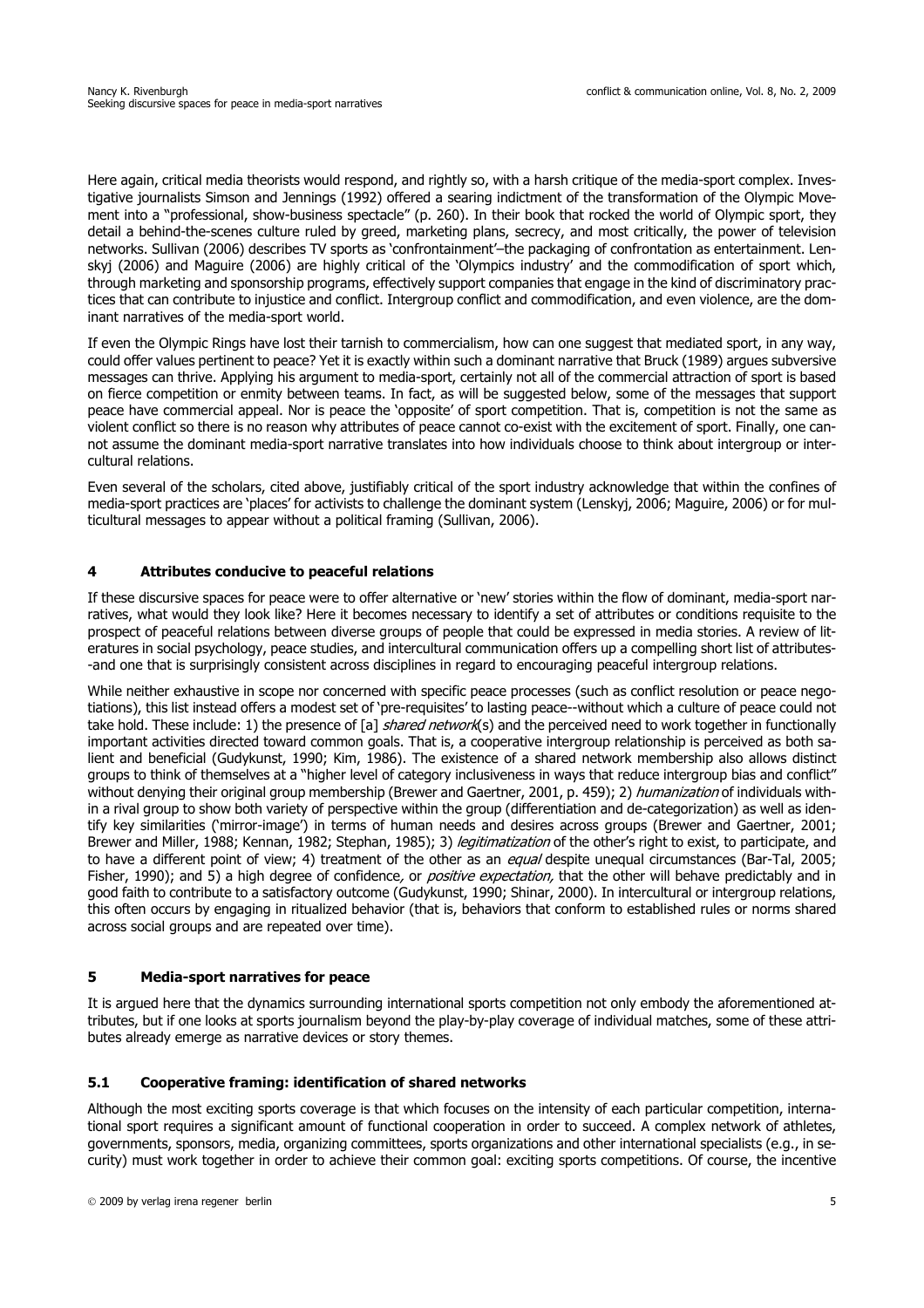to cooperate is as often motivated by profits as by the love of sport. Even so, in the context of media-sports, internationally cooperative relationships are, in fact, not exceptional, but routine, necessary, complex and interesting.

At the level of the game or match, Davison (1974, p. 56) wrote, "Sports reporting is unintentionally dishonest in that the focus on the context obscures the enormous amount of cooperation between the contestants: the acceptance of the referees' authority and the often complicated infrastructure of rules, prior arrangements, and sponsorship."

To more accurately portray the world of international sports, sport journalists could develop this story line further and in doing so underscore that sport competition is not truly conflict, but a dramatic and exciting arena of global cooperation. Existing examples of this narrative theme of cooperation include articles about Russian and Greek officials cooperating on security for the 2004 Olympics (Nerman, 2004); strong international security cooperation for the 2006 World Cup in Germany ("EU anti-terror chief," 2006); or Australia and Greece offering planning assistance and support for the Beijing Olympics ("Australia, Greece," 2006).

Another type of shared network is that of global fans that surround, follow, discuss, and share a love for each individual sport – irrespective of cultural or national origin. The size and reach of these transnational fan formations make them an intercultural phenomenon. Jerome (1999) suggests that the prevalence of these types of 'bottom up' formations, connected through media technology such as the internet, form the true building blocks of a more internationalist perspective. This sports phenomenon is a story of intergroup cooperation, technology, and passion largely ignored by mainstream media.

## **5.2 Humanizing the other**

As noted above, one of the basic preconditions to a lasting peace is to humanize all sides of a conflict through education to counteract misperception. In the world of mediated sport this would require asking sports journalists to refuse to fall prey to stereotypes--thereby de-objectifying the protagonists (Manoff, 2002). A journalist who humanizes the other shows the other group as made up of individuals, each possessing human qualities, goals, and needs similar to that of her audience.

The language of commercial media knows this as 'personalizing' and it is a common strategy used to appeal to, and connect with, audiences. The best example of attempts to humanize, or personalize, from the world of media-sport comes from the video features created about international athletes shown on some Olympic Games broadcasts (e.g., these are especially common to the Olympic broadcasts of the United States). Often these 'up close and personal' style features visit the athletes in their homes and typically show the challenges and sacrifices they endure as they train for the Olympic Games, ranging from family illness to threats of political instability. While at times these stories can be overdone with sentimentality, making them the brunt of sport purists' jokes, they do put a human face on athletes from around the world. The narrative possibilities of these features could expand beyond the hardships of training to look, for example, through the athletes' eyes at their homes and cultures. This narrative strategy, if done without a condescending or trivializing tone, offers glimpses into aspects of other cultures and places rarely experienced by audiences through the nightly news.

Another example would be the human interest story about the 'everyday' person inspired to use sport for some larger purpose. Here is the example of Poupeh Mahdavinder who decided to become the first Iranian woman to ride a bicycle solo around the world in an effort to promote peace and friendship among women and youth (Nagappan, 2003).

## **5.3 Conferring status on international friendships**

Bar-Tal (2005, p. 9) identifies the persistent 'de-legitimization' of the other in the Israeli and Palestinian conflict as one of the primary psychological obstacles to peace or what he calls the ability to imagine a "shared psychological state of coexistence." He states that, as a "primary building block for the construction of new relations" legitimization of the other is critical; it implies an acceptance that the other group has as much a right to "exist and live in peace as one's own group" (p. 9). Davison (1974) also mentioned how news media have the ability to confer status on, or legitimize, certain actors, groups, or relationships in the international arena by offering public recognition, combined with respect.

In international sports competition, legitimization of the other is already implied by their participation in the sports event. However, sport journalists also have the capability to highlight, or confer status on, the many friendships and positive relationships between athletes of different countries through human interest or feature stories. This narrative strategy is already used in a variety of contexts. These include stories about high profile friendships such as those of golf great Tiger Woods with Ernie Els ("Woods, Els," 2006) or with Annika Sorenstam (Hack, 2005). Another example would be the 'enduring' friendship of US ice dancers David Mitchell and Loren Galler-Rabinowitz with rivals Canadian Tanith Belbin and Ben Agosto despite the fact that Belbin applied for U.S. citizenship in order to compete in ice dancing against Mitchell in the US Figure Skating Championships in 2006. Despite criticism of the move in the United States, Mitchell was quoted in the article as saying, "We've talked with Ben and Tanith and maintained and continued our strong friendship" to which Belbin likewise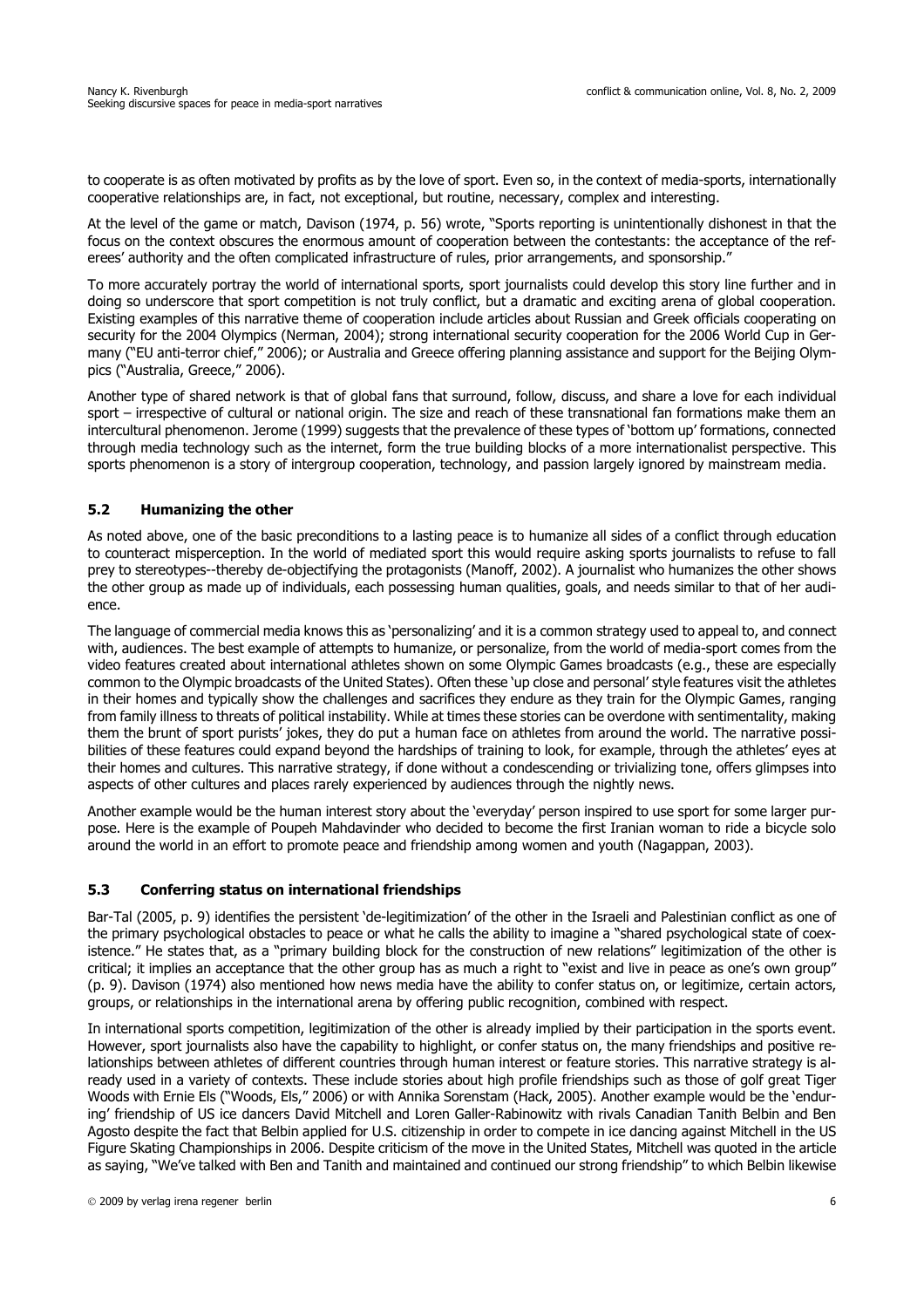responded, "…we do feel close to them…It's silly to think something like this would come between us…Our friendship comes first" (Mihoces, 2006, p. 8C). Another example would be that of tennis doubles partners Aisamul Haq of Pakistan and Rohan Bopanna of India who are close friends "determined to prove that a little tennis diplomacy can help thaw relations between their two rival nations" ("Aisam, Bopanna spark," 2008). This narrative strategy not only humanizes the athletes, but acts to model international and multicultural relationships as more enduring than seasonal rivalries of sport.

A similar example includes an article about the friendship of business and sport leaders Peter V. Ueberroth and Vitalty Smirnov, organizers of the Los Angeles 1984 and Moscow 1980 Olympic Games respectively, who couldn't "help but like each other" even when each was involved in successive Cold War boycotts of those events. The article focuses on how, despite circumstances and being involved in a new rivalry over Moscow or New York bids for the 2012 Olympics, the two powerful and competitive men forged a friendship based on trust and common interests (both were water polo players) that lasts to this day (Zinser, 2005). At the other end of the power spectrum, there is the bittersweet story of two young amateur hockey players Paul, a Roman Catholic, and Andrew, a Protestant, in violence-torn Northern Ireland whose deep friendship is only acceptable when playing hockey together for the Belfast Flyers (Atkinson, 2006).

## **5.4 Equalization**

Bar-Tal (2005) argues that hand-in-hand with legitimization is the requirement of treating the other as an equal partner. In fact, without equalization there can be no meaningful interaction (in particular, negotiations) between rivals. Fisher (1990, p. 180) states that cooperative relations are further enhanced when the principle of equalization is institutionally supported and each group has sufficient autonomy, identity, and power in the interaction. Yet, along with fellow social psychologists, he would be among the first to agree that equalization is a much more challenging proposition than legitimization since one of the core principles of social identity construction is to rhetorically (and materially) position one's own group more favorably to others. And, as Rivenburgh (2000) argues, this ethnocentric urge remains a dominant pattern of media coverage of international relations, whether focused on governments, citizens, or sports teams.

Despite this ethnocentric tendency, when two teams enter the playing field of the same tournament equalization is, to some degree, forced upon a group when one's team or athlete loses, fair and square, in the competition. The discursive choice, however, is how national media explain the loss. Essentially, they have a choice of blaming the circumstances (bad calls, off day, injury) or complimenting the skills or strength of the other team (treatment as equals).

For example, US and Iranian news media routinely characterize each other's government as 'less than and not equal to' the home nations in morals, purpose, and action. In fact, the other is not 'equal' enough to warrant direct diplomatic dialogue. Switching to the world of sport, however, the US media have covered a series of visits of US wrestlers to Iran between 1998 and 2007. Outside the boundaries of government news management, US sport journalists chose a narrative theme that emphasized both the exceptional abilities of the Iranian wrestlers (treatment as equal to … even better than!) and enthusiasm, knowledge, and hospitality of the Iranian fans. Hotly contested matches were routinely reported as ending with "hugs" and a "kiss on the cheek" between competitors regardless of who won and despite antagonistic governments. (e.g., Hoagland, 2006; "Iran and U.S.," 2007; Karimi, 2007; Michoces, 2007; "Wrestling with Tehran," 1998).

## **5.5 Positive expectations through ritualization**

Another pre-requisite to sustainable and peaceful relations is the expectation, on the part of both parties, that the other will behave predictably and in ways that contribute to a positive outcome. In other words, when parties voluntarily engage in ritualized behavior (such as treaty signings, summits, or other public events) they communicate the seriousness of their intent and offer the public hope for positive outcomes. According to Fisher (1990, p. 181) the ritualization of interaction involves social norms and rules that help set expectations for "friendly, respectful, and trusting interaction."

Shinar (2000) emphasizes how the ritual aspects of global media events may also contribute to the processes of peace through their capability to capture the attention of a worldwide audience. Although rarely subversive or dissident in their overt intent or message, global media events encourage a discourse of ritualization that tend to express globally unifying themes, shared experience, and transcendent symbols--despite the national identification of their participants. In doing this they allow audiences to experience an event constructed by and intended to enhance international cooperation. In addition, ritualized events are, by nature, repeated. According to Fearon and Laitin (1996) the expectation of future interactions are important to the development of cooperation and trust between groups.

Sport offers the world's premier global media events in the Olympic Games and World Cup Soccer--events unparalleled in global audience attention. The Olympic Games, of course, offer the best example of the strategy of ritualization in sport. In it, national teams not only adhere to the rules of sport, but (with rare exception) willingly engage in the rituals prescribed by the Olympic Charter and return every four years to do so again. Despite the intensively competitive nature of elite sport,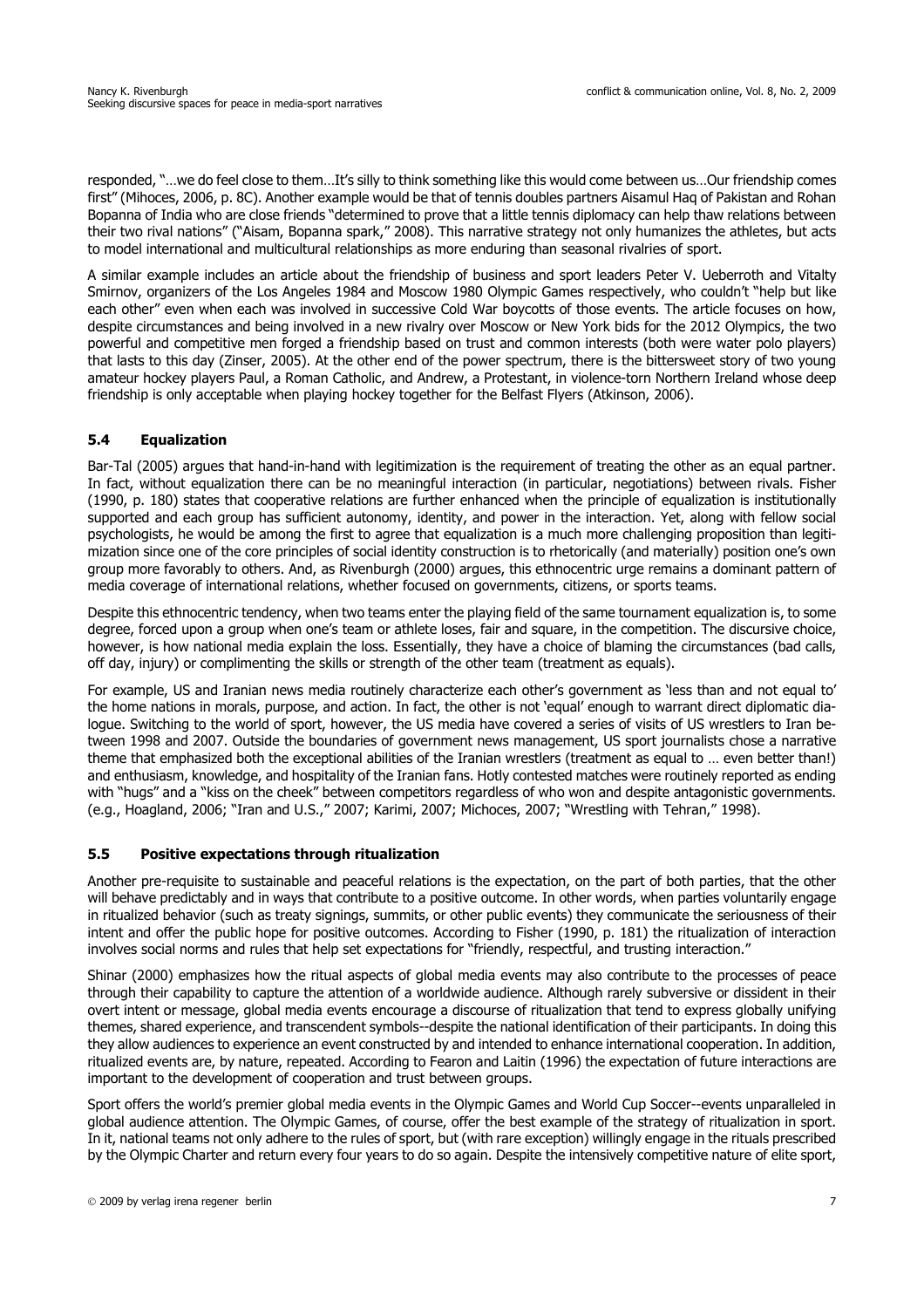all parties are engaged in a "cooperative task and reward structure" whose overarching goals are common (Fisher, 1990).

Baron Pierre de Courbertain's core Olympic ideals--promotion of peace, breaking down barriers between countries, and fostering a transnationalist spirit--are most overtly symbolized in the rituals of the Opening Ceremony as all nations enter the stadium on equal footing and are re-visited in the Closing Ceremony when the athletes freely mix (note: this is an Olympic tradition that is not designated in the Olympic Charter). The Olympic ceremonials contain symbols of unity and peace that gloss over the contradictions and conflicts of daily life. Each Olympic Games adds to a sense of shared history and personages as global audiences experience the same memorable moments associated with each Olympics. Although it is an event under constant threat from excessive commercialism, drugs, and scandals (Rivenburgh, 2002), it still manages to captivate large audiences in nearly every country in the world. It also manages to retain its highly ritual nature. When media – through their coverage – demonstrate respect for such a ritualized structure around sport, they in fact present and endorse a model for cooperative interaction.

It is important here to note that not all 'sports for peace and friendship' events are presented by sport journalists as a positive message for peace. Journalists can be particularly cynical in their presentation when a sporting event is seen as little more than political strategy orchestrated by governments. Instead of parroting the rhetoric of peace through sport, in such cases they accuse governments of tampering with the purity of sport for political gain. An example of this may be found in articles about a series of cricket matches, arranged after a 15-year ban, between Indian and Pakistani teams in Pakistan. Rather than identify potential positive outcomes, journalists drew attention to, and trivialized, the event as pure political theater orchestrated by the respective governments (Ugra, 2004; "Win Hearts logo," 2004).

#### **6 Conclusion: encouraging media-sport narratives for peace**

It is easy to offer numerous examples of news media coverage, often under the influence of governments, contributing to a public mood supportive of international intervention and conflict. However, Davison (1974) suggests that, in much the same way, the media can be used to create a mood that peace is possible. Bar-Tal (2005, p. 10) refers to this simply as the "introduction of hope and acceptance" that a positive spirit and outcome will prevail. Most important, he and others suggest that this strategy is best developed during times of peace and in the 'mundane' aspects of our mediated lives beyond the nightly news. This essay suggests that the arena of international media-sport may provide just such a 'communication mechanism' to foster news ways of thinking about intergroup relations. Following Bruck's (1989) advice, this would be accomplished through the insertion of 'dissident' messages within the world of media-sport. These discursive spaces would offer sports stories that embody attributes that are known to be conducive to cooperative intergroup relations: cooperative framing, humanizing the other, conferring status on international friendships, and expressing equalization and positive expectations through respect for ritual. This approach echoes Tarrow's (2003) conclusion that peace education must adapt in function and format to each context. In this case, the context is mediated sport.

Also, it is important to note that none of the story suggestions given above will appear on the front page. As Bruck (1989) would likely point out, it is the accumulation of 'little stories' that create significant discursive spaces. Such stories would also not appear during sports competitions at times of heightened national pride or during matches characterized by a need for revenge. Discursive spaces are not found under the glare of the spotlight. Nor are the media a monolith. Each media channel – whether radio, magazines, Internet, television – is comprised of its own formats and 'grammar' which might favor, or not, the different themes described above related to sport and peace.

While sport journalists already do employ these narratives, as shown in the examples offered above, it is arguable whether they are routine or visible enough to make a difference. How does one convince sports media producers and journalists to pay more attention these narratives in order to encourage a culture of peace? Is it possible to enlarge, or give more distinct shape to, this discursive space within sports journalism? For those who write about current trends in the media the prospect for persuasion might seem remote.

Advocates of peace journalism would suggest that one place to start is with the training of all journalists – news and sports – about the role of journalists related to the coverage of war and peace. Young journalists should know about the history and destructive forces of 'hate radio' in Rwanda, as well as the ideals for media promotion of peace set forth in declarations of international law. Just as the education of journalists in many countries of the world includes learning about the critical role of media in the promotion of democracy, so might they learn about the critical role of journalism in the promotion of non-violent intergroup relations. Part of that education, of course, is for young journalists to understand more about the 'unwitting' ways in which media mold negative perceptions of intergroup relations or promote violence as a means to solve problems.

Of course, the business imperatives of media and journalism create institutional norms highly resistant to change. This is where activist and interest groups need to become involved. To date, peace organizations have not targeted sports as offering any 'space' for the development of a discourse of peace. Yet, given the increasingly cost effective and routine reliance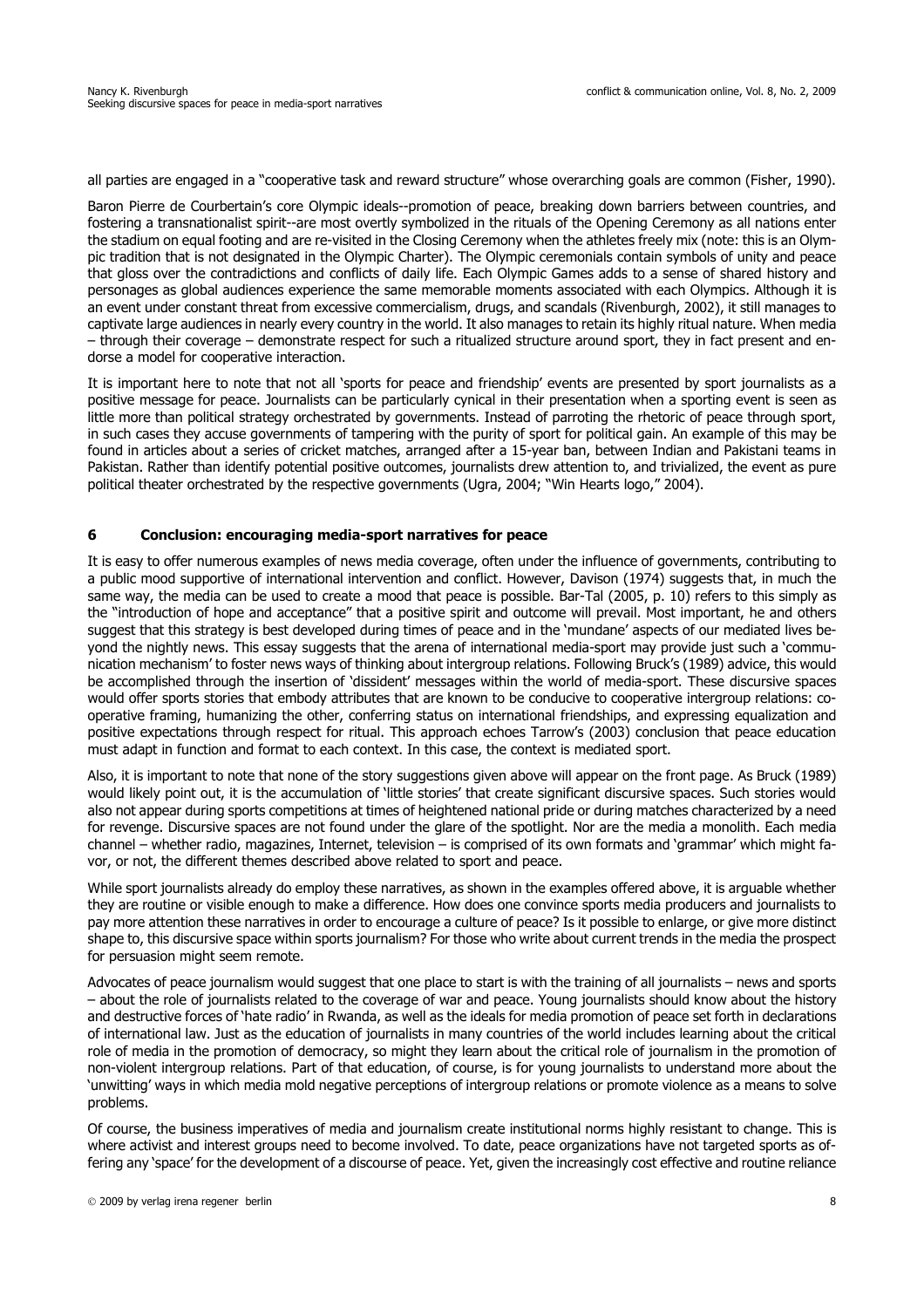of media on external sources for story ideas and features--in news and sports--an excellent opportunity presents itself for peace organizations to develop sports-related stories that employ the attributes described above. Peace activists might enlist the support of international sports federations in this endeavor.

In other words, with some effort of the part of interested actors, there is an opportunity for media-sport to contribute 'new' types of stories that might influence how we think about intergroup relations. This is not to ask sports journalists to write fewer stories about drama, exciting sports rivalries, and intense competition, but to write *more* stories that contain the attributes of a culture of peace that already exist as part of the media-sport complex.

#### References

- Aharoni, A. (2000). Peacemaking through Culture: A New Approach to the Arab/Palestinian Israeli Conflict. In: U.O. Spring (Ed.), Peace Studies from a Global Perspective: Human Needs in a Cooperative World (pp. 252-279). Delhi: Maadhyam Book Services.
- "Aisam, Bopanna spark India-Pakistan tennis diplomacy" (2008, May 31). Daily Times. Retrieved July 7, 2008 from www.culturaldiplomacynews.org.
- Anderson, R. (2006). A Century of Media, A Century of War. NY: Peter Lang.

Atkinson, C. (2006, March 15). Irish hockey players' biggest challenges are off ice. The Globe and Mail, S3.

- Australia, Greece offer helping hands in Beijing Olympics (2006, January 17). Xinhua General News Service. Retrieved May 22, 2006 from the LexisNexis academic database.
- Bar-Tal, D. (2005). Psychological obstacles to peace-making in the Middle East and proposals to overcome them. Conflict & communication online, 4(1), 1-15. Retrieved April 12, 2006 from www.cco.regener-online.de.
- Barash, D.P. (1994). State Behavior, Individual Behavior and the Legacy of Biology in a Troublesome World. Politics and the Life Sciences 13(1), 15-16.
- Becker, J. (2004) Contributions by the Media to Crisis Prevention and Conflict Settlement. Conflict & communication online, 3(1/2). Retrieved April 12, 2006 from www.cco.regener-online.de.
- Bell, D. (2002). Encyclopedia of International Games. Jefferson, SC: McFarland & Co., 63-76.
- Bellamy, R.V. Jr. (2006). Sports Media: A Modern Institution. In: A.A. Raney and J.Bryant (Eds.), Handbook of Sports and Media. London: Lawrence Erlbaum Associates.
- Brewer, M. and Miller, N. (1988). Contact and Cooperation: When Do They Work? In: P. Katz and D. Taylor (Eds.), Eliminating racism: means and controversies, (pp. 315-326)**.** NY: Plenum.
- Brewer, M. and Gaertner, S. (2001). Toward Reduction of Prejudice: Intergroup Contact and Social Categorization. In: R. Brown & S. Gaertner (Eds.), Intergroup processes (pp. 451-472). Oxford, UK: Blackwell.
- Bruck, P. (1989). Strategies for Peace, Strategies for News Research. Journal of Communication, 39(1), 108-129.
- Bruck, P. with Roach, C. (1993). Dealing with reality: the news media and the promotion of peace. In: C. Roach (Ed.), Communication and Culture in War and Peace (pp. 71-96). Newbury Park, CA: Sage Pub.
- Bryant, J. and Holt A.M. (2006). A Historical Overview of Sports and Media in the United States. In: A.A. Raney & J.Bryant (Eds.), Handbook of Sports and Media (pp. 21-44). London: Lawrence Erlbaum Associates.
- Crowther, N. (1999). Sports, Nationalism and Peace in Ancient Greece. Peace Review 11(4), 585-589.
- Davison, P.W. (1974). Mass communication and conflict resolution; the role of the information media in the advancement of international understanding. New York: Praeger Pub.
- de Rivera, J., Kurrien, R., & Olsen, N. (2007). The Emotional Climate of Nations and Their Culture of Peace. Journal of Social Issues, 63(2), 255-271.
- Eisler, R. (1993). From Domination to Partnership: The Foundations for Global Peace. In: C. Roach (Ed.), Communication and Culture in War and Peace, (pp.145-174). Newbury, CA: Sage.
- Entman, R. M. (1991). Framing U.S. Coverage of International News: Contrasts in Narratives of the KAL and Iran Air Incidents. Journal of Communication, 41(4), 6-27.
- EU anti-terror chief says security cooperation for World Cup is excellent (2006, April 26). Retrieved May 22, 2006 from http://sports.espn.go.com.
- Fearon, J.D. & Laitin, D.D. (1996). Explaining Interethnic Cooperation. American Political Science Review, 90(4), 715-735.
- Fisher, R. (1990). The Social Psychology of Intergroup and International Conflict. NY: Springer-Verlag.
- Fisk, L.J. (2000). Shaping Visionaries: Nurturing Peace Through Education. In: Fisk, L.J. & Schellenberg, J.L.(Eds.), Patterns of Conflict, Paths to Peace (pp. 159-193). Orchard Park, NY: Broadview Press.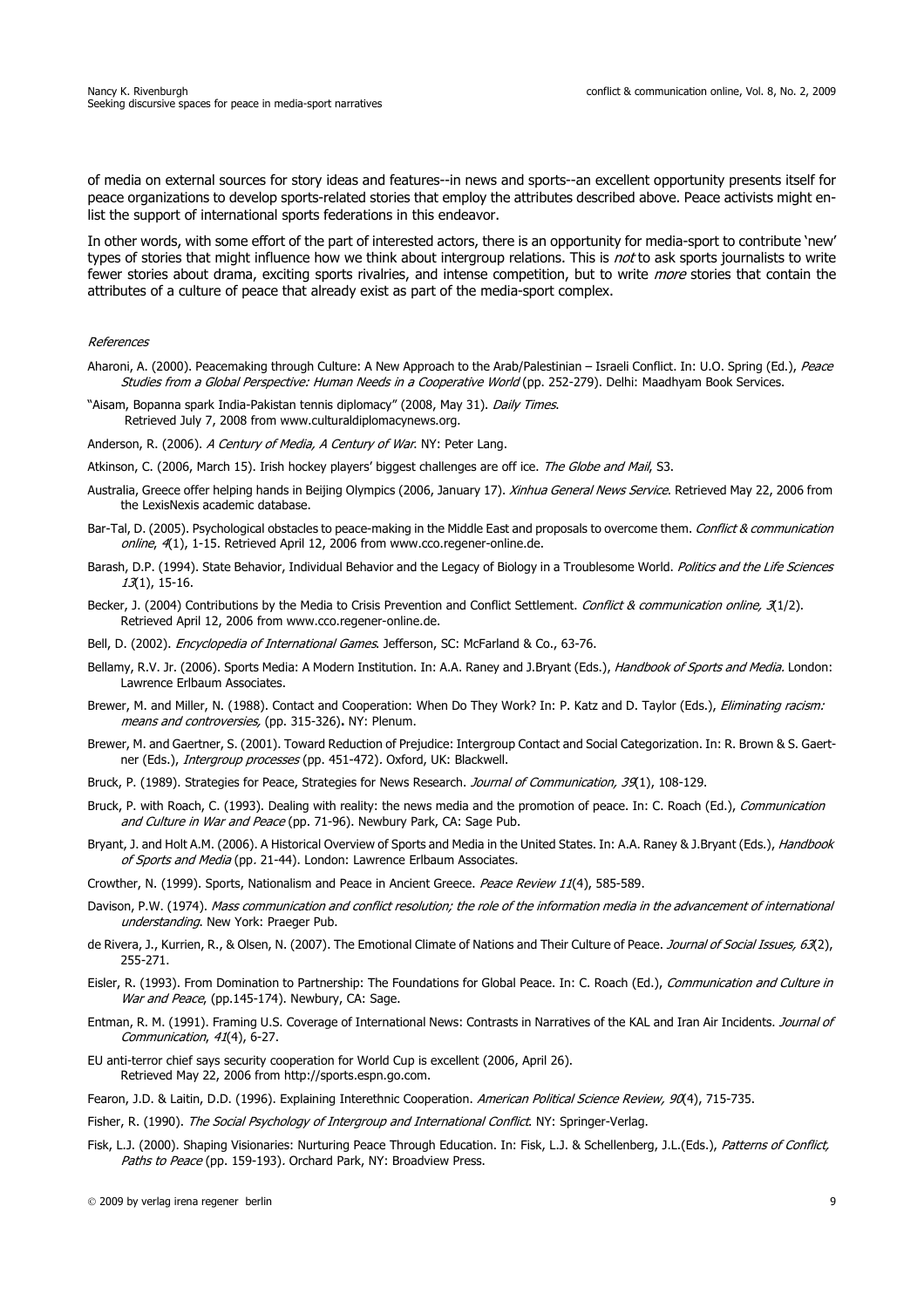- Frederick, H. (1993). Communication, Peace, and International Law. In: C. Roach (Ed.), Communication and Culture in War and Peace (pp. 216-251). Newbury Park, CA: Sage Pub.
- Frohardt, M. and Termin, J. (2003). Use and Abuse of Media in Vulnerable Societies. Special Report 110. Washington, D.C.: US Institute of Peace.
- Galtung, J. (1969). Violence, Peace, and Peace Research. Journal of Peace Research 6(3), 167-191.

Galtung, J. (1993). Preface. In: C. Roach (Ed.), Communication and Culture in War and Peace (pp. xi-xii). Newbury Park, CA: Sage Pub.

- Gudykunst, W.B. (1990). Diplomacy: A Special Case of Intergroup Communication. In: F. Korzenny and S. Ting-Toomy (Eds.), Communicating for Peace, Diplomacy, and Negotiation, (pp. 19-39). Newbury Park, CA: Sage Pub.
- Gunter, B. (2006). Sport, Violence, and the Media. In: A.A. Raney and J. Bryant (Eds.), Handbook of Sports and Media (pp. 353-364). London: Lawrence Erlbaum Associates.
- Hack, D. (2005, May 4)). The Best of Both Worlds. Sorenstam and Woods Share More Than Being No. 1. New York Times, D1, D3.

Hackett, R.A. (1991). News and Dissent: the press and politics of peace in Canada. Norwood, NJ: Ablex Pub.

Hoagland, J. (2006, November 5). Ping-Pong Diplomacy for Iran**.** The Washington Post, B7.

- Howard, R. (2002). Keynote address. In: Netherlands Association of Journalists (Ed.), The Role of the Media in Conflict Prevention and Peace Building: Report of a Seminar (pp. 23-31). The Hague: The Netherlands Association of Journalists.
- Hunt, W.B. (1997). Getting to War: Predicting International Conflict with Mass Media Indicators. Ann Arbor, MI: Univ. of Michigan Press.
- Iran and U.S. Find Peace on the Mat (2007, January 20). The New York Times. Retrieved April 5, 2007 from ProQuest database.
- Jerome, N. W. (1999). Communicating peace and social justice through families, worldwide. *International Journal of World Peace, 16*(1), 65-76.

Karimi, N. (2007, January 21). In Iran, hopes of friendship take hold. Chicago Tribune, 16.

- Kempf, W. (Ed.) (2007). Peace Journalism II [Special issue]. Conflict & communication online, 6(1). Retrieved April 24, 2007 from www.cco.regener-online.de.
- Kennan, G. (1982). The nuclear delusion. New York: Pantheon.
- Kim, Y.Y. (1986). Understanding the Social Structure of Intergroup Communication: a personal network approach. In: W.B. Gudykunst (Ed.), Intergroup Communication, (pp. 86-95)**.** London: Edward Arnold.
- Korten, F. (2007). Change the Story, Change the Future. Yes!, 58.
- Kyröläinen, H., and Varis, T. (1981). Approaches to the Study of Sports in International Relations. Current Research on Peace and Violence, 4(1), 55-88.
- Lenskyj, H.J. (2006). Alternative Media Versus the Olympic Industry. In: A.A. Raney & J. Bryant (Eds.), Handbook of Sports and Media (pp 205-216). London: Lawrence Erlbaum Associates.
- Lynch, J. and McGoldrick, A. (2005). Peace Journalism. Stroud, UK: Hawthorn Press.
- Maguire, J. (2006). Sport and Globalization: Key Issues, Phases, and Trends. In: A.A. Raney & J. Bryant (Eds.), Handbook of Sports and Media (pp. 435-446). London: Lawrence Erlbaum Associates.
- Malone, M. (1994). Soccer's great goal (cultural harmony through sports). Americas, 46(3), 64.
- Manoff, R. K. (2002) Role Plays, potential media roles in conflict prevention and management. In: M. van Geelen, The Role of the Media in Conflict Prevention, Conflict Management and Peace Building (pp. 37-39). The Hague: The Netherlands Assn. of Journalists.
- McKay, S. and Mazurana, D. (2001). Raising Women's Voices for Peacebuilding: Vision, Impact and Limitations of Media Technologies. London: International Alert.
- Mihoces, G. (2006, January 10). Competitors remain friends despite ruling. USA Today, 8C.
- Mihoces, G. (2007, January 18). U.S. Wrestler Makes Iranian Friend. USA Today, C3.
- Nagappan, K. (2003, July 7). Iranian woman cycling for peace. New Straits Times, 9.
- Nerman, A. (2004, February 3). Russian and Greek officials discuss security cooperation for 2004 Olympic Games. Associated Press Worldstream. Retrieved May 5, 2006 from LexisNexis academic database.
- O'Neill, M.J. (1996). Preventative Diplomacy and the Media. In: K.M. Cahill (Ed.), Preventative Diplomacy: Stopping Wars Before They Start (pp. 70-86). NY: BasicBooks.

Raney, A.A. & Bryant, J. (Eds.) (2006). Handbook of Sports and Media. London: Lawrence Erlbaum Associates.

Reese, S.D. (2004). Militarized Journalism: Framing dissent in the Persian Gulf Wars. In: S. Allan and B. Zelizer (Eds.), Reporting War: Journalism in Wartime, (pp.247-265). NY: Routledge.